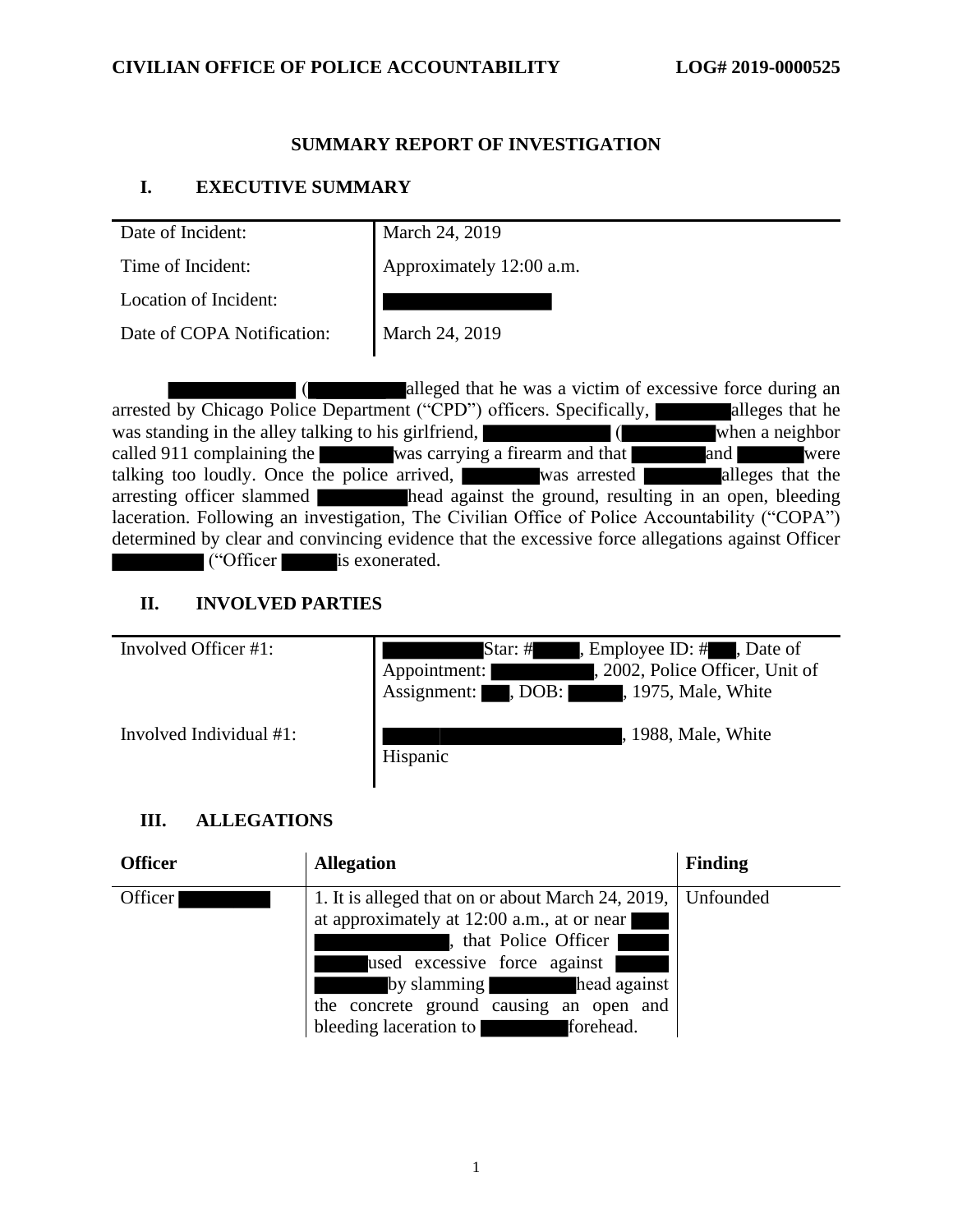#### **CIVILIAN OFFICE OF POLICE ACCOUNTABILITY LOG# 2019-0000525**

#### **IV. APPLICABLE RULES AND LAWS**

#### Rules

- Rule 8: Disrespect to or maltreatment of any person while on or off duty.
- Rule 9: Engaging in any unjustified verbal or physical altercation with any person, while on or off duty.

#### General Orders

G03-02: Use of Force

#### **V. INVESTIGATION**

#### **A. Interviews**



On April 29, 2019, was interviewed by COPA investigators. During that interview, told investigators that on the day of the incident he was standing in the alley talking to when a neighbor complained they were making too much noise. The neighbor called 911. Once the police arrived, officers attempted to place in handcuffs. The did not understand why the officers wanted to handcuff him. No explanation was provided by the officers for their actions. One of the arresting officers slammed head to the ground resulting in an open and bleeding laceration. Was taken to the hospital for medical treatment. After receiving medical attention, was taken into custody and later released on an I-Bond.

#### **B. Digital Evidence**

### *Body Worn Camera ("BWC")<sup>2</sup>*

In relevant part, BWC footage captures Officer approaching and while they are standing and in a parking lot near **.** Approximately 50 seconds into Officer BWC, an injury to forehead can be seen with blood on forehead and face (See Figure 1 below). This injury is visible before the officers make any physical contact with The officers requested that remove his hands from his pockets several times. slowly removed his hands. Shortly thereafter, Officers and take to the ground as is flailing, pulling his arm away, and arguing with the officers. Meanwhile, is heard screaming in the background at to stop resisting the officers. Later on, the BWC captures officer explaining to why he was arrested. The BWC also shows received medical attention

<sup>1</sup> Attachments 17 & 18

<sup>2</sup> Attachments 19 - 33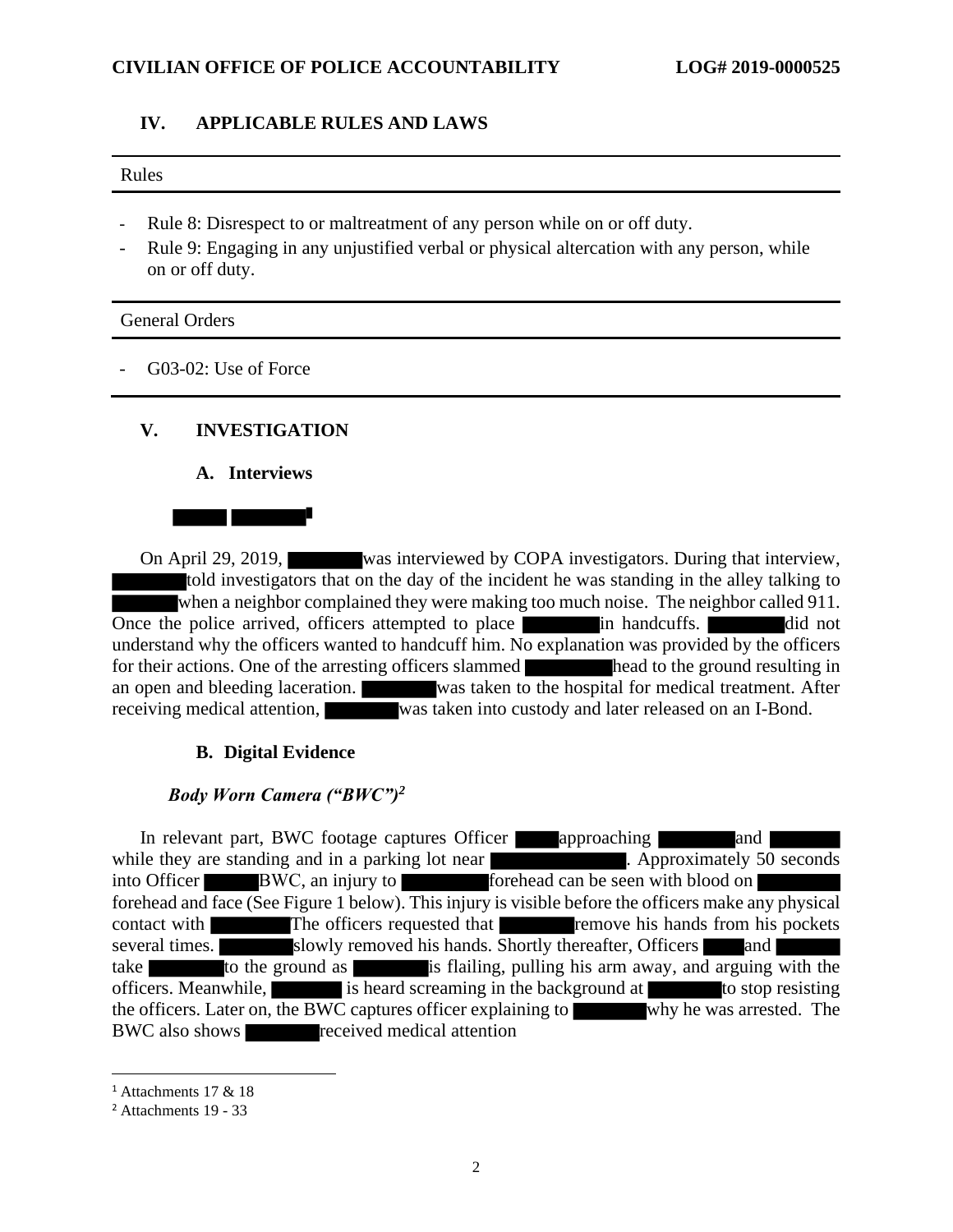Additionally, the BWC of Officer at approximately the 2 minute and 30 second mark, captures advising Officer that was already bleeding from his head when picked him from the bar prior to the incident.

Finally, the BWC of Officer at approximately 30 second mark, captures explaining to the responding officers that had preexisting laceration and was bleeding from his forehead prior to the arresting officers' arrival.



**Figure 1**

## **VI. LEGAL STANDARD**

For each Allegation COPA must make one of the following findings:

- 1. Sustained where it is determined the allegation is supported by a preponderance of the evidence;
- 2. Not Sustained where it is determined there is insufficient evidence to prove the allegations by a preponderance of the evidence;
- 3. Unfounded where it is determined by clear and convincing evidence that an allegation is false or not factual; or
- 4. Exonerated where it is determined by clear and convincing evidence that the conduct described in the allegation occurred, but it is lawful and proper.

<sup>3</sup> called 911 on **for loud noise and possibly having a gun.**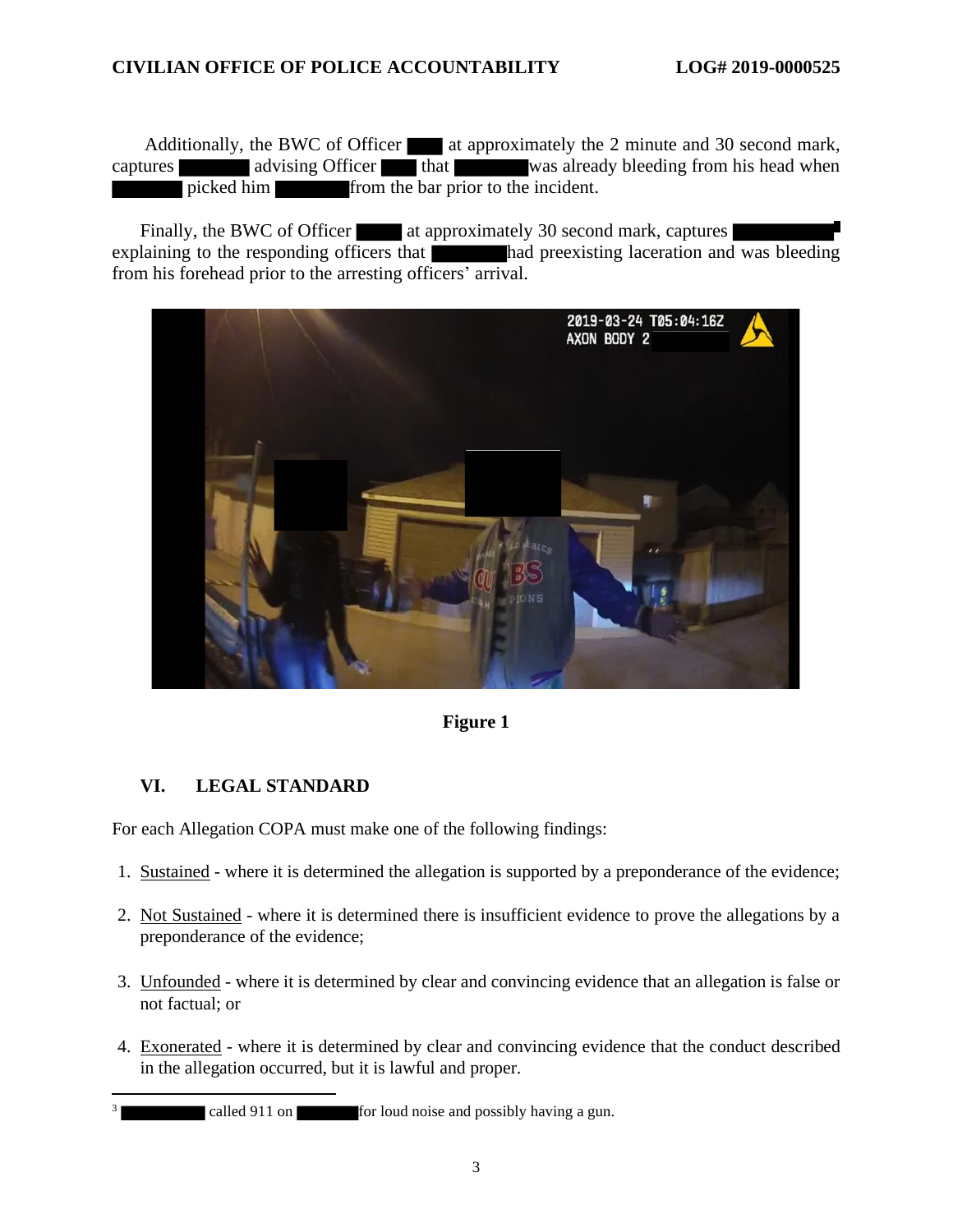### **CIVILIAN OFFICE OF POLICE ACCOUNTABILITY LOG# 2019-0000525**

A preponderance of evidence can be described as evidence indicating that it is more likely than not that the conduct reviewed complied with Department policy. *See Avery v. State Farm Mutual Automobile Insurance Co.*, 216 Ill. 2d 100, 191 (2005), (a proposition is proved by a preponderance of the evidence when it has found to be more probably true than not). If the evidence gathered in an investigation establishes that it is more likely that the conduct complied with Department policy than that it did not, even if by a narrow margin, then the preponderance of the evidence standard is met.

Clear and convincing evidence is a higher standard than a preponderance of the evidence but lower than the "beyond-a-reasonable doubt" standard required to convict a person of a criminal offense. See *e.g.*, *People v. Coan*, 2016 IL App (2d) 151036 (2016). Clear and Convincing can be defined as a "degree of proof, which, considering all the evidence in the case, produces the firm and abiding belief that it is highly probable that the proposition . . . is true." *Id*. at ¶ 28.

### **VII. ANALYSIS**

COPA finds that allegation that Officer committed excessive force against by slamming to the ground causing a laceration to forehead is not supported by the evidence. Officer BWC captured the bleeding injury to forehead as the officers initially approached Additionally, BWC captured and attesting to seeing **injured** forehead prior to any police contact. These facts clearly and convincingly show that claimed injury at the hands of excessive force by Officer **occurred prior to any police contact.** Accordingly, the excessive force allegation is unfounded.

#### **VIII. CONCLUSION**

*Deputy Chief Investigator*

| <b>Officer</b> | <b>Allegation</b>                                                                                                                                                                                                                                                       | <b>Finding</b> |
|----------------|-------------------------------------------------------------------------------------------------------------------------------------------------------------------------------------------------------------------------------------------------------------------------|----------------|
| Officer        | 1. It is alleged that on or about March 24,<br>2019, at approximately at 12:00 a.m., at or<br>that Police Officer<br>near<br>used excessive force against<br>by slamming<br>head against the concrete ground causing an<br>open and bleeding laceration to<br>forehead. | Unfounded      |
| Approved:      |                                                                                                                                                                                                                                                                         |                |
|                | 4/29/20                                                                                                                                                                                                                                                                 |                |
| Andrea Kersten | Date                                                                                                                                                                                                                                                                    |                |

Based on the analysis set forth above, COPA makes the following findings:

4